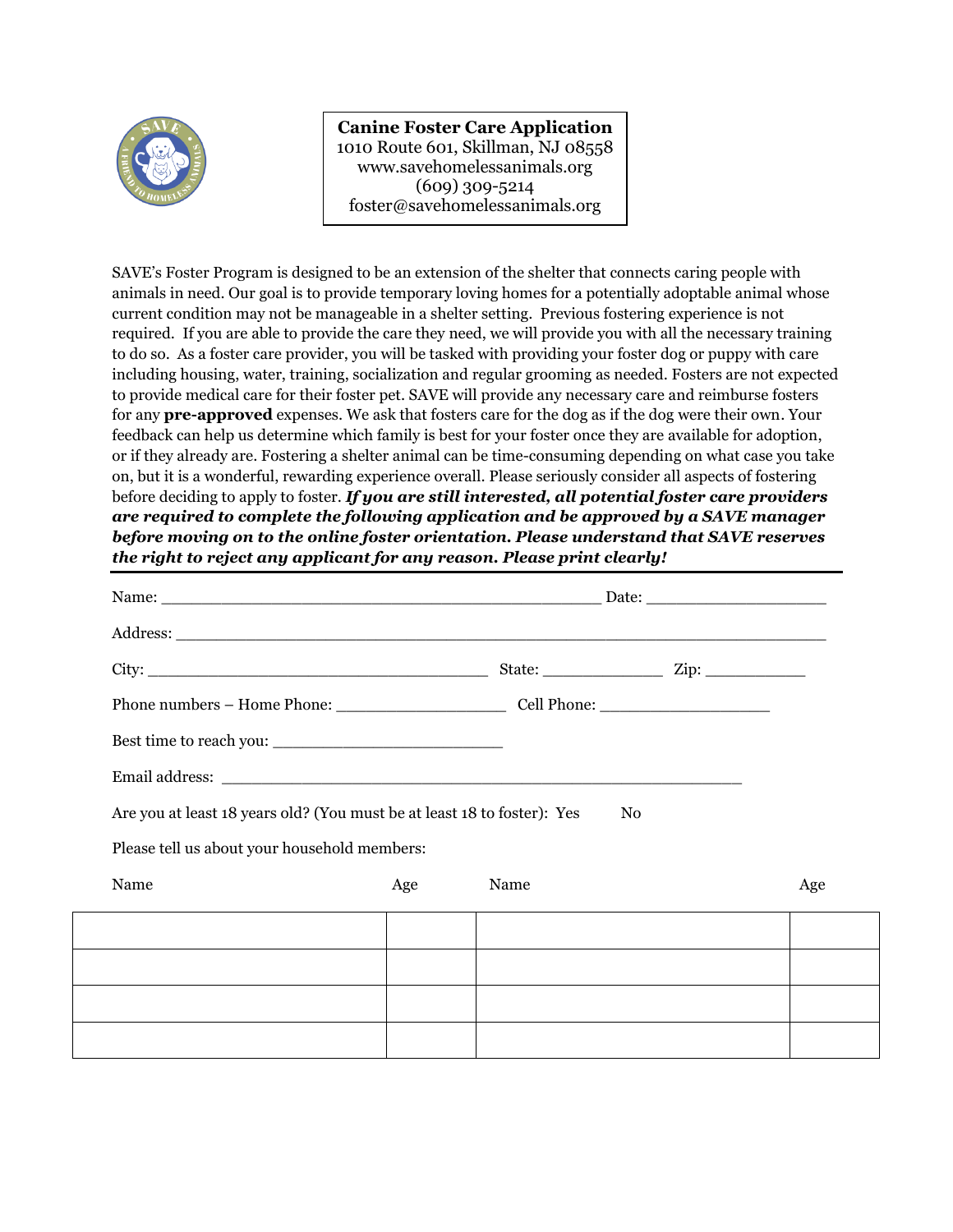If you have children, are you willing to teach young children the proper care and treatment of the animal(s) in your care?

 $\_$  ,  $\_$  ,  $\_$  ,  $\_$  ,  $\_$  ,  $\_$  ,  $\_$  ,  $\_$  ,  $\_$  ,  $\_$  ,  $\_$  ,  $\_$  ,  $\_$  ,  $\_$  ,  $\_$  ,  $\_$  ,  $\_$  ,  $\_$  ,  $\_$  $\Box$  . The contribution of the contribution of the contribution of the contribution of the contribution of the contribution of the contribution of the contribution of the contribution of the contribution of the contributi

| Name/Species                                                                       | Age | M/F            | Altered? $(Y/N)$ Vaccinated? $(Y/N)$ |        |
|------------------------------------------------------------------------------------|-----|----------------|--------------------------------------|--------|
|                                                                                    |     |                |                                      |        |
|                                                                                    |     |                |                                      |        |
|                                                                                    |     |                |                                      |        |
|                                                                                    |     |                |                                      |        |
|                                                                                    |     |                |                                      |        |
|                                                                                    |     |                |                                      |        |
|                                                                                    |     |                |                                      |        |
|                                                                                    |     |                |                                      |        |
|                                                                                    |     |                |                                      |        |
| Do you (circle one): Own □Rent □Rent □ Oken to own □Live with relatives/friends    |     |                |                                      |        |
| Do you live in a: $\square$ Single family home Apartment $\square$ Condo/Townhouse |     |                |                                      | $\Box$ |
| Do you have a fenced-in yard? Yes                                                  |     | N <sub>0</sub> |                                      |        |
| If you do not own, are animals allowed at your residence? Yes                      |     |                | No                                   |        |
|                                                                                    |     |                |                                      |        |
|                                                                                    |     |                |                                      |        |
| Do all household members want to foster a pet? Yes                                 |     |                |                                      |        |

What type of animal are you interested in fostering? (Please check all that apply.)

|                                                          | N <sub>0</sub> | Possibly | Yes  |
|----------------------------------------------------------|----------------|----------|------|
| Mother dog with puppies'                                 | ПO             | Пn       |      |
| Orphaned puppies – bottle feeders                        | $\Box$         | пП       | l In |
| Sick dog (primarily URI, underweight or skin conditions) | $\Box\Box$     |          |      |